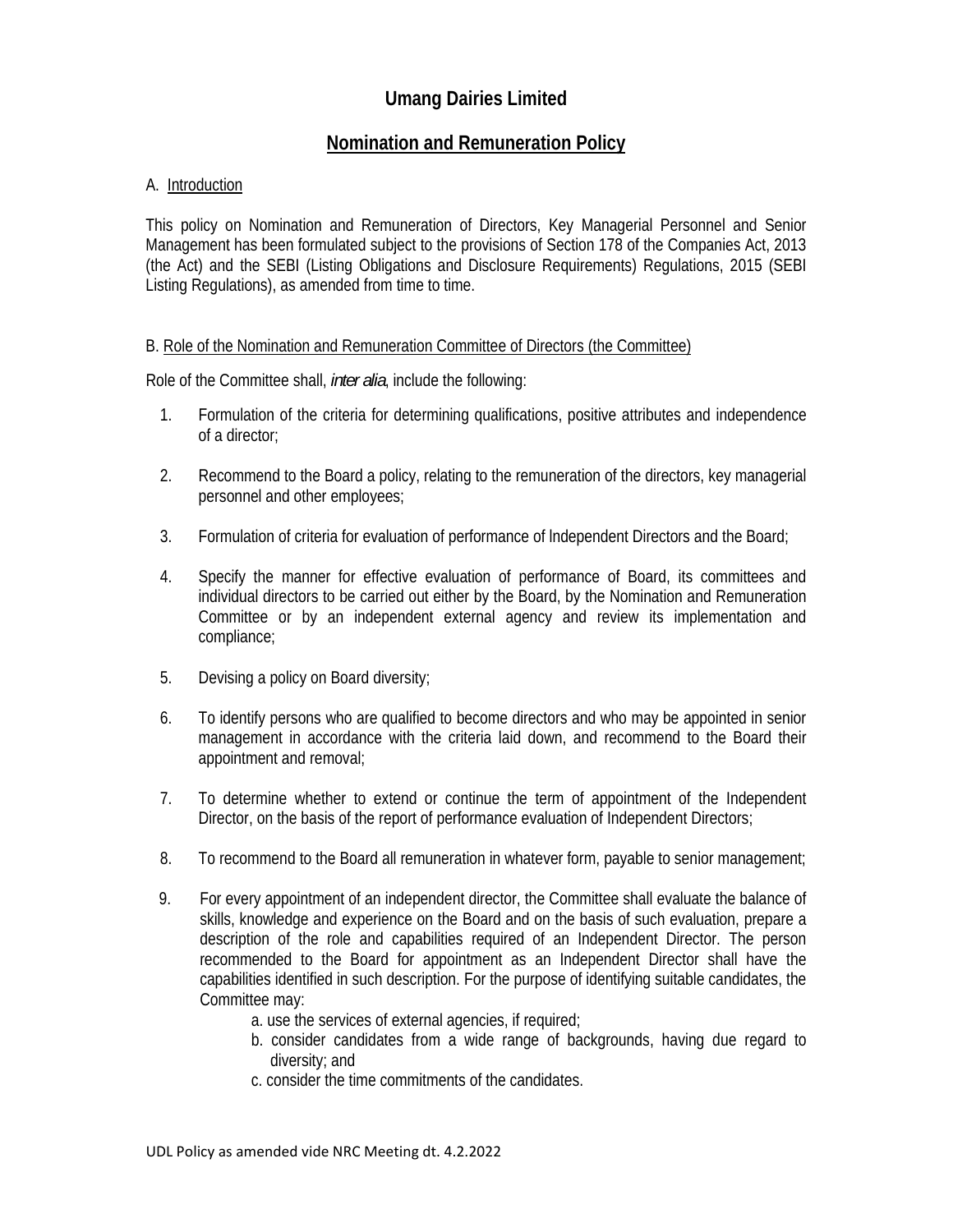#### C Criteria for recommending a person to become Director

The Committee shall take into consideration the following criteria of qualification, positive attributes and independence for recommending to the Board for appointment of a Director:

1. Qualification & Experience:

The incumbent shall possess appropriate skills, experience and knowledge in one or more fields of finance, law, management, sales & marketing, operations, research, corporate governance, education, community service or other disciplines.

2. Attributes/Qualities:

The incumbent Director may possess one or more of the following attributes/qualities:

- Respect for and strong willingness to imbibe the Company's Core Values
- Honesty and professional integrity.
- Strategic capability with business vision.
- Entrepreneurial spirit and track record of achievement.
- Ability to be independent and capable of lateral thinking.
- Reasonable financial expertise.
- Have contacts in fields of the business/corporate world/Finance/Chambers of commerce & industry.
- Can effectively review and challenge the performance of management.
- 3. In case the proposed appointee is an Independent Director, he should fulfil the criteria for appointment as Independent Director as per the provisions of the Act, SEBI Listing Regulations and other applicable laws & regulations. The proposed appointee should have the capabilities identified in the description of the role and capabilities required of an independent director as may be prepared by the Committee. 'He' or 'his' as mentioned in this Policy includes any gender.
- 4. The incumbent should not be disqualified for appointment as Director pursuant to the provisions of the Act or other applicable laws & regulations.

### D. Director's Compensation

The Committee will recommend to the Board appropriate compensation to Executive Directors, subject to the provisions of the Act, SEBI Listing Regulations and other applicable laws & regulations. The Committee shall periodically review the compensation of such Directors in relation to other comparable companies and other factors, the Committee deems appropriate. Proposed changes, if any, in the compensation of such Directors shall be reviewed by the Committee subject to approval of the Board.

E. Evaluation

.

The evaluation of performance of the Board, its Committees and individual directors will be carried out by the Board, in the manner specified by the Committee from time to time and in accordance with other applicable provisions of the Act and SEBI Listing Regulations, in this regard.